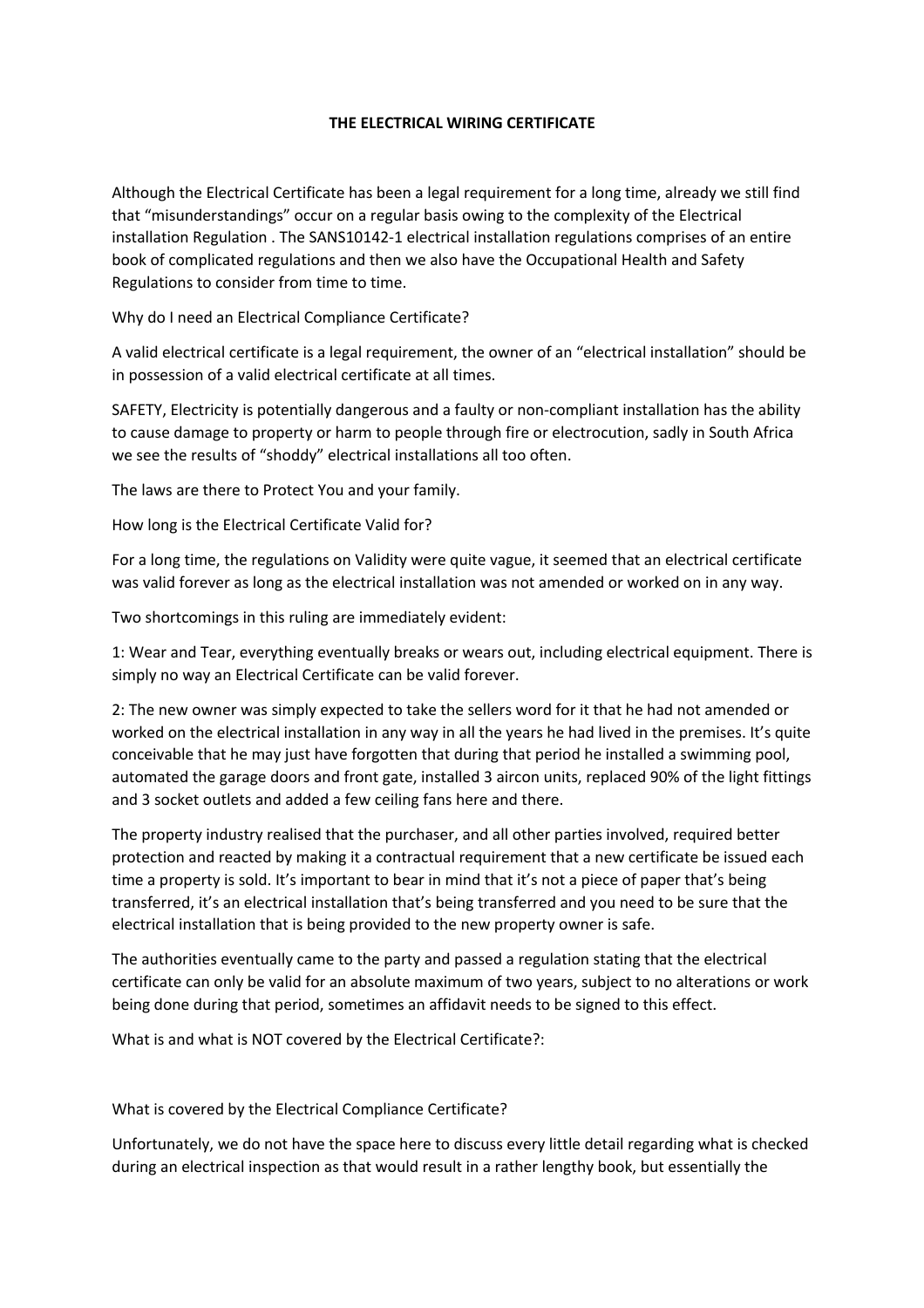electrical certificate covers the permanent electrical installation which includes all the cables from the mains incoming point to the main distribution board.

Everything in the main distribution board and any sub boards, circuit breakers, earth leakage etc.

All the cabling from the distribution boards to switches and plugs, including the wall plugs and light switches, through to the connection at the lights.

It further includes all circuits and wiring to any fixed appliances, even if they are plugged into a wall socket, but it does not include the actual appliance itself.

The earthing system and connectivity throughout the installation.

The electrical certificate also includes the positioning of electrical equipment, e.g. light switches and plugs may not be within a certain distance of taps, shower, baths etc, the mains switch must be accessible and a within a certain height from the floor in case of emergencies.

All electrical equipment in the installation must be approved, SABS or other relevant approvals, and be of the correct type and rating for the application.

All electrical equipment must be installed in an approved manner, must be securely attached in place and suitably protected from little fingers gaining access.

All parts of the permanent electrical installation must be in good working order, including safety features.

The electrician will also take various readings to ensure that Voltages, insulation, earthing and other values are within requirements.

The distribution board contains the heart of the electrical installation.

From here the mains incoming supply is split to the various plug, light and other circuits.

The circuit breakers protect against overload and short circuit faults, which could cause fires.

The circuit breakers and wire size need to be correctly rated according to the maximum amount of electricity that the connected circuit may be expected to carry.

The earth leakage protects against potential electrocution situations.

At least the main switch must be easily accessible in case of emergencies, preferably the entire board should be accessible.

What is NOT covered by the Electrical Compliance Certificate?

As with all the Certificates we are obliged to follow the regulations, we do what is required and only what is required we cannot compel the seller to do something that is not required.

An electrical certificate is very similar to the roadworthy test on a car, we are not Servicing or Upgrading the electrical installation, but ensuring that what does exist complies with regulations and is deemed safe.

We do not simply replace things just because we do not like the way it looks or we suspect that it might break two months from now, if it's compliant and operational at the time of the inspection it passes.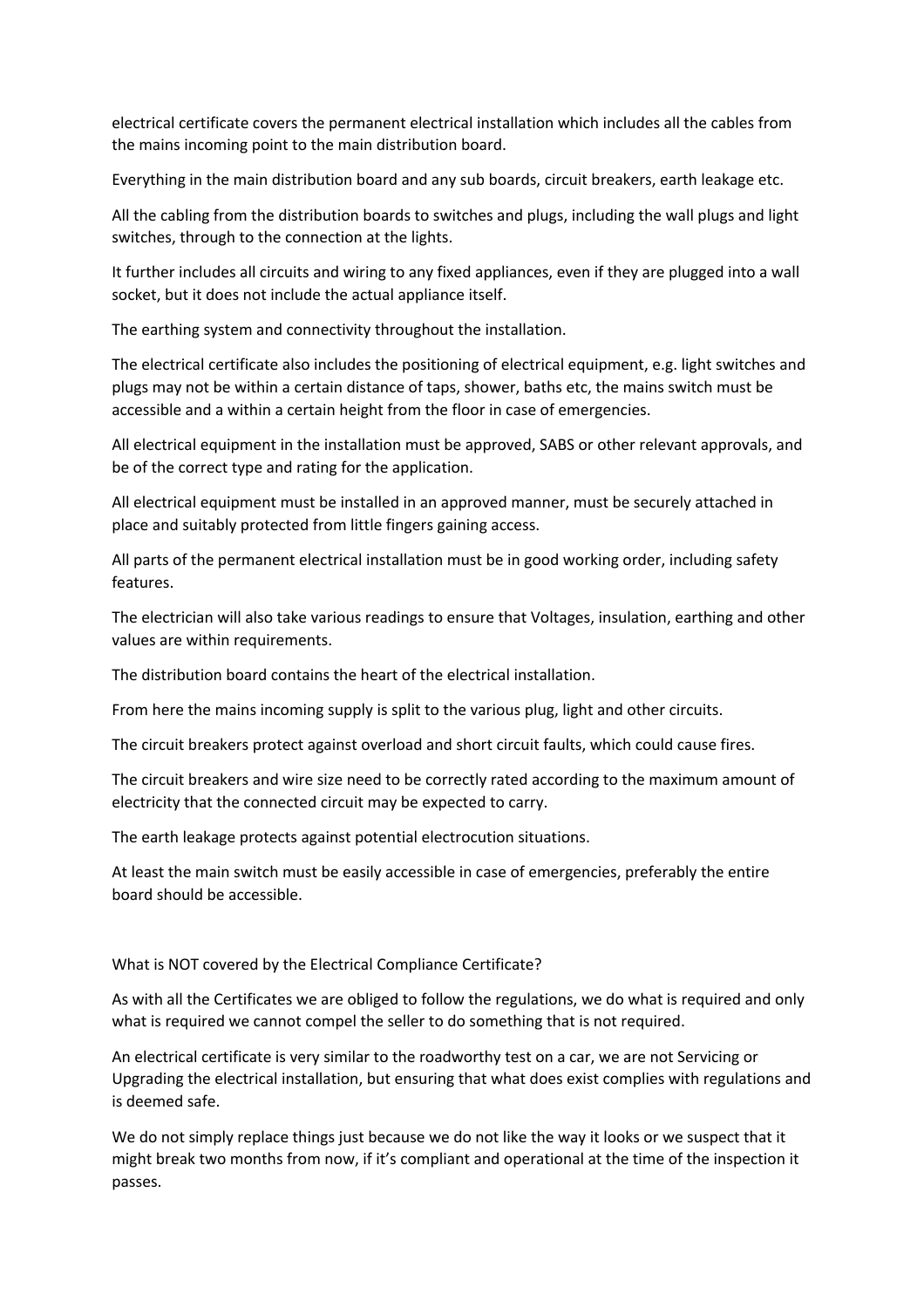We do not upgrade the electrical installation, older homes often have fewer socket outlets and light fittings simply because there was no demand for more at that time, they simply did not have the number of appliances we take for granted today.

The regulations state that each room only requires at least one operational light.

There are no regulations stating that a home must have a certain minimum number of socket outlets per room or a number of plug circuits, we have seen many older homes with no plugs in some rooms and only one circuit for the whole house.

In some cases even the old fuse boards are still perfectly legal.

Many homes get sold with fixed appliances in place, we DO NOT check the actual appliances, but we do check that they are connected to the installation via approved means. This includes items such as ovens, stoves, hobs, aircon units, swimming pool pumps, bore hole pumps, pool lights, garage and gate motors, pond pumps, hvac system, alarms, wall heaters and any other fixed appliance you can think of.

Temporary installations are not included, defined as something that can simply be unplugged and removed by hand that was clearly intended for temporary use only. e.g. you have run an extension lead from a plug in your bedroom through the window to a camping light you stick in the ground while braaiing outside, when you're finished you just unplug it roll up the lead and put it away, however if you have performed the installation in such a manner as to indicate that it is intended for permanent usage then it will need to be done according to regulation.

Appliances are NOT included in the Electrical Certificate.

Why do we sometimes experience "tripping problems" after an Electrical Certificate has been issued?

Part of the electrician's responsibility is to ensure that all the safety features and functions of the electrical installation are functioning correctly.

What should be earthed is earthed and that the earth leakage relay is operational and trips accordingly.

Remember when your safety features are operational and "tripping" it's not actually a problem, it's your electrical installation doing exactly what it is designed to, and supposed to do to protect you from a potentially dangerous situation.

It could be a faulty appliance or circuit.

Very often what happens over the years is that safety features go faulty, are deliberately disabled or by passed to "fix" a tripping problem instead of the actual fault being traced and rectified properly.

As part of our process of issuing a certificate we replace faulty safety equipment and re-enable all the safety features and then suddenly that existing faulty circuit or appliance starts causing the earth leakage relay to trip when next used and the natural assumption is that we have somehow created a fault.

What also happens is the new owner moves in and they bring a "faulty appliance" with them which now causes the earth leakage to trip in the new home, or they move to an older home with fewer